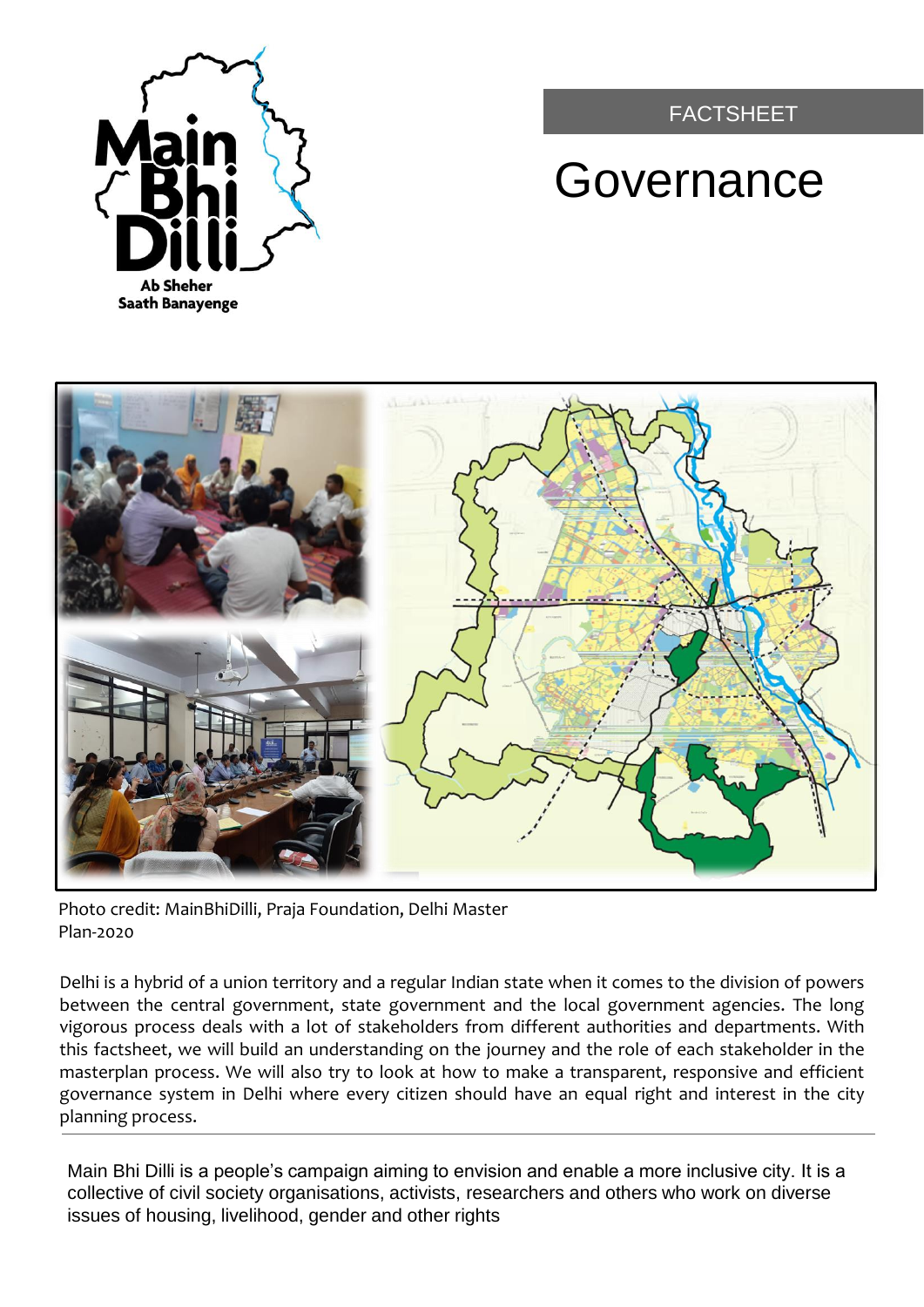## MASTER PLAN PROCESS IN DELHI



## CONTRIBUTIONS TO THE CITY

When it comes to service delivery, Delhi has multiple agencies under Centre, state and the City Government. Because of these multiple centres of power, multiplicity of authorities, it is very difficult to identify and fix accountability for many of the civic services rendered in the city as shown in table below.

| S.No                    | <b>SERVICE</b>                                               | <b>STATE</b><br>(NCT of<br>Delhi) | <b>MCD</b><br>(Municipal<br><b>Corporations</b><br>of Delhi) | <b>CENTRE</b> | <b>Planned under</b><br><b>Delhi Master</b><br>Plan (DDA) |
|-------------------------|--------------------------------------------------------------|-----------------------------------|--------------------------------------------------------------|---------------|-----------------------------------------------------------|
| $\mathbf{1}$            | <b>Transport</b>                                             | √                                 |                                                              |               |                                                           |
| $\overline{2}$          | Water supply & Sewage                                        | √                                 |                                                              |               |                                                           |
| $\overline{3}$          | Industry                                                     | √                                 |                                                              |               |                                                           |
| $\overline{\mathbf{4}}$ | Electricity                                                  | √                                 |                                                              |               |                                                           |
| 5                       | Footpaths                                                    |                                   |                                                              |               |                                                           |
| 6                       | Garden                                                       |                                   |                                                              | √             |                                                           |
| 7                       | <b>Storm Water Drainage</b>                                  |                                   |                                                              |               |                                                           |
| 8                       | Education                                                    |                                   |                                                              |               |                                                           |
| 9                       | <b>Slum Rehabilitation</b><br><b>Authority (SRA) Related</b> |                                   |                                                              |               |                                                           |
| 10                      | <b>Disaster Management</b>                                   | $\mathscr{A}$                     | A                                                            | √             |                                                           |
| 11                      | Hospitals/Dispensaries<br>[Health Care]                      |                                   |                                                              |               |                                                           |
| 12                      | <b>Enironment Management</b><br><b>Service</b>               |                                   |                                                              |               |                                                           |
| 13                      | <b>Solid Waste Management</b>                                |                                   | √                                                            |               |                                                           |
| 14                      | <b>Town Planning</b>                                         |                                   |                                                              |               |                                                           |
| 15                      | Shop and Establishment                                       |                                   | $\mathscr{M}$                                                |               |                                                           |
| 16                      | Road                                                         | $\mathscr{A}$                     | √                                                            | √             |                                                           |
|                         |                                                              |                                   |                                                              |               |                                                           |

Source: Praja Councilor Handbook 2017<sup>1</sup>; DDA Master Plan for Delhi-2021<sup>2</sup>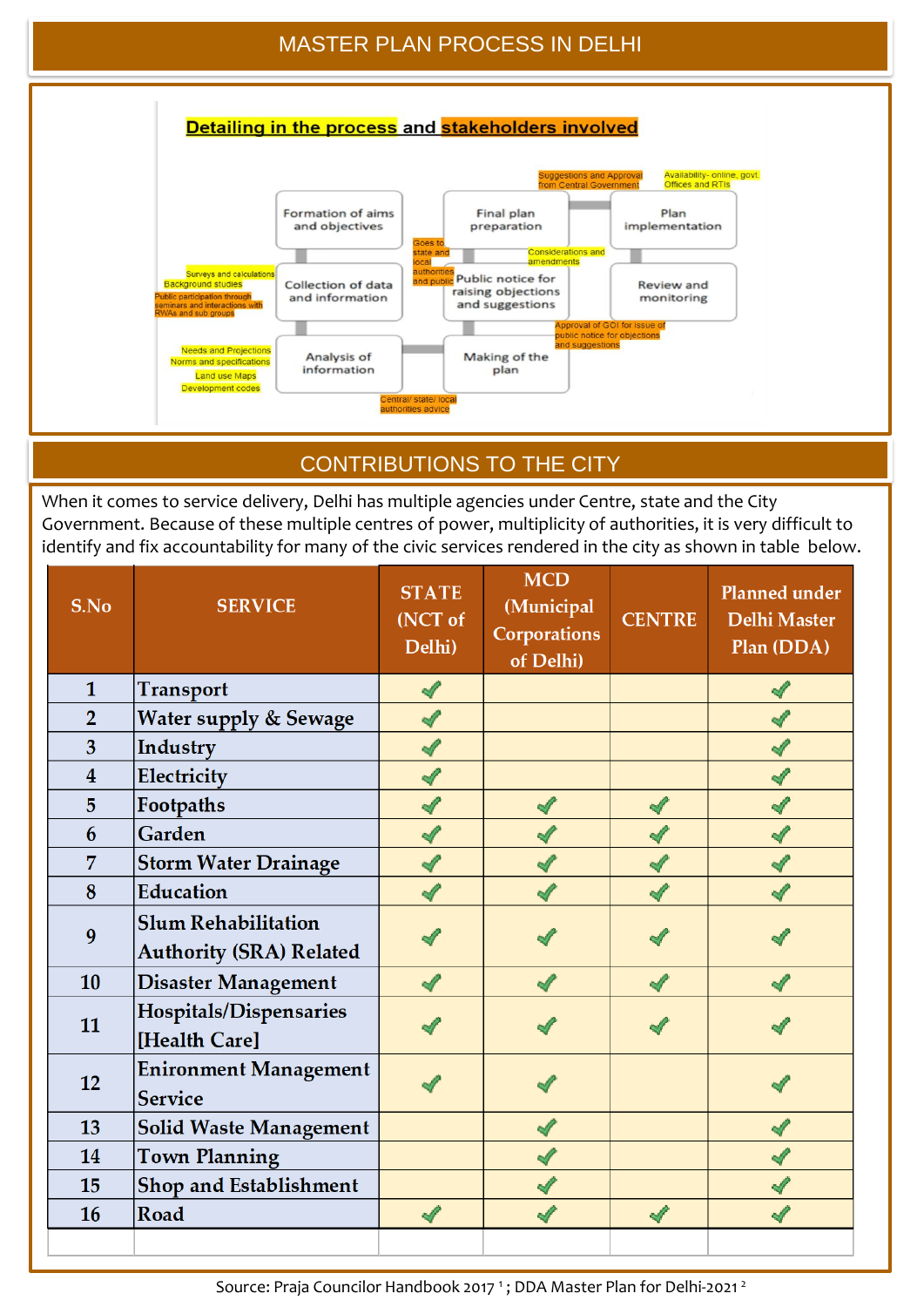# KEY ISSUES



- Due to lack of coordination between different agencies and no monitoring framework, implementation of Master Plan has been the challenge over the years.